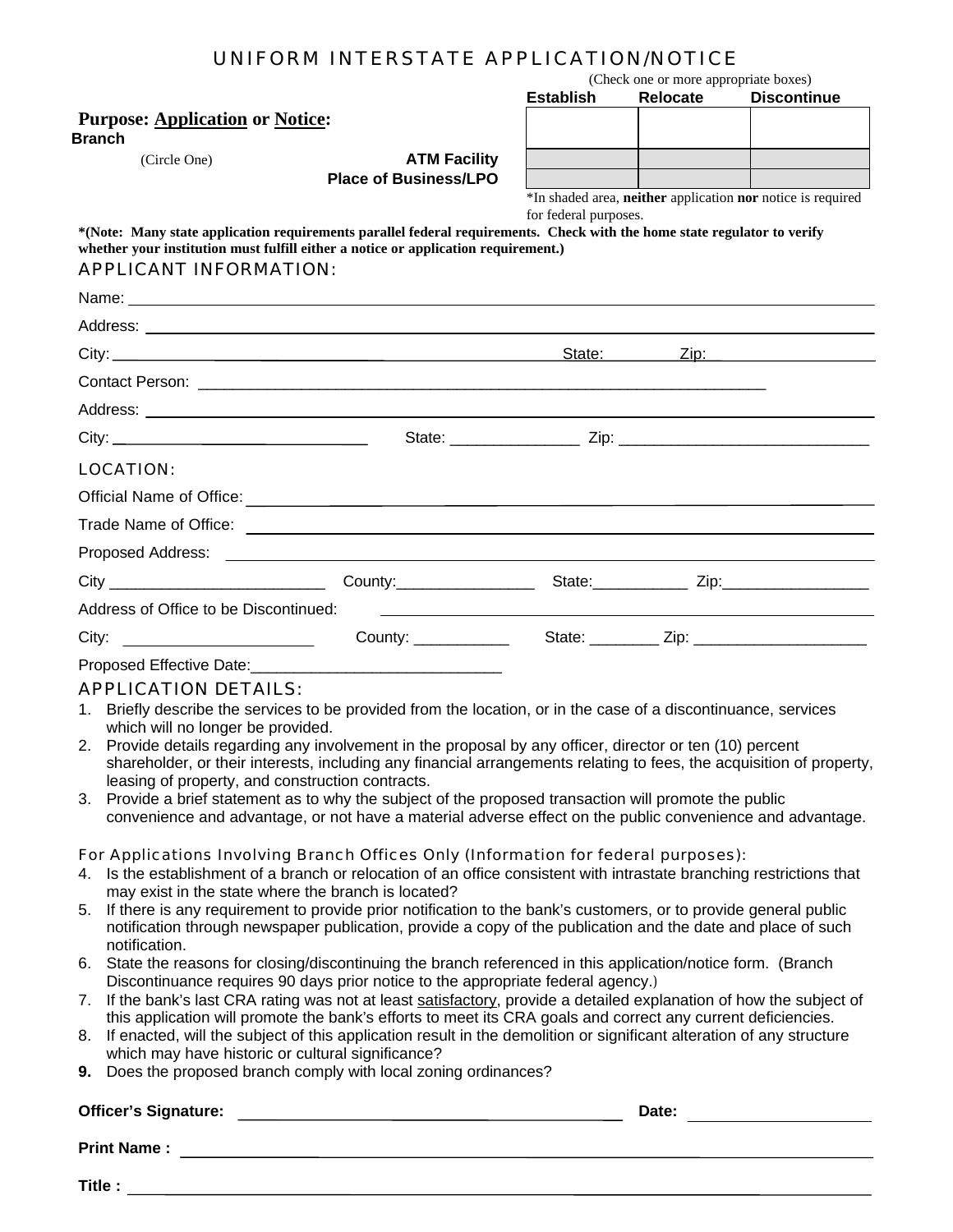#### **Uniform Interstate Application/Notice Application Instructions**

### **I. GENERAL INFORMATION**

This "Uniform Application" was developed by the State/Federal Working Group for the purpose of reducing regulatory burden, by eliminating the need for banks to file multiple different application forms for common applications. Provision of the information in this application will meet the normal regulatory and statutory requirements of all state and federal bank regulatory agencies. In that minority of cases where additional information is required, the applicant will receive a separate request for additional information to supplement the application. This form may also be used for filing a "Notice" where no formal application is required.

### **II. FILING INSTRUCTIONS**

File one copy of this application with the Home State Regulator (Licensing Agency) and with the bank's primary federal regulator -- Federal Deposit Insurance Corporation (FDIC) or Federal Reserve Bank (FRB). The Home State Regulator will distribute copies to other interested states as necessary. Member banks have the option of either submitting this form to the FRB or following the FRB's notice requirement in the case of establishing a branch. In addition, for any branch application state nonmember banks may submit this form to the FDIC or submit a letter application to the FDIC containing all the information required in Part 303 of FDIC Rules and Regulations.

# **III. TYPE OF APPLICATION**

Circle whether this filing represents an application or whether it is being made for "notice" purposes only, then check the appropriate box for establishment, discontinuance, or relocation. Also check whether the application concerns a "branch office"; "place of business" other than a branch office, such as a "loan production office" (LPO) or representative office; or an "automated service location", such as a stand-alone automated teller machine or cash dispensing machine. The activity conducted at the location will determine whether the office is considered a "branch" under state or federal statutes.

### **IV. APPLICANT INFORMATION**

| A. Name and Address:     | Bank's full name and headquarters office address.                                                                           |
|--------------------------|-----------------------------------------------------------------------------------------------------------------------------|
| <b>B.</b> Contact Person | Provide the name and address of the individual assigned to<br>handle any inquiries or requests concerning this application. |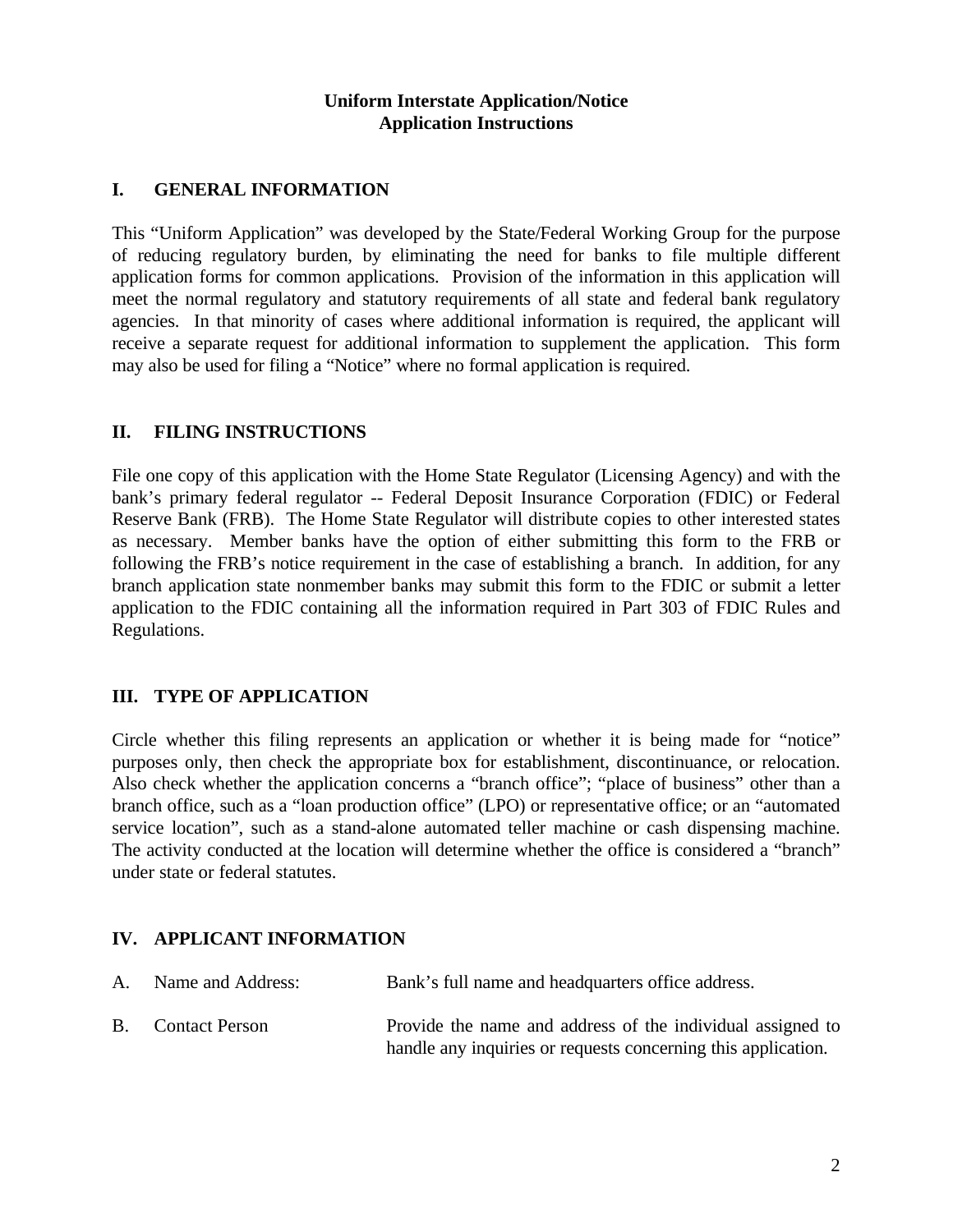|    | <b>Official Name/Trade Name:</b>         | Provide the official name and the trade name, as applicable,<br>for the proposed office.                                                                                 |
|----|------------------------------------------|--------------------------------------------------------------------------------------------------------------------------------------------------------------------------|
| D. | Proposed Location:                       | Provide the complete street address of the location where the<br>bank wishes to establish or relocate a new physical facility.                                           |
| E. | Address of Office to be<br>Discontinued: | If the application involves the discontinuance or relocation of<br>an existing facility, provide the address of the location where<br>the business will be discontinued. |
| F. | Proposed Effective Date:                 | Indicate the date the bank wishes the change to be effective.<br>A subsequent notice of when the change actually took place<br>may be required.                          |

## **ANSWERS TO THE FOLLOWING QUESTIONS SHOULD BE PROVIDED IN LETTER FORM, AND ATTACHED TO THE APPLICATIONS COVER SHEET.**

## **V. APPLICATION DETAILS**

- 1. Provide a brief description of the services to be offered at the location, such as "full service branch", "trust services" or "mortgage loan origination." It is not necessary to provide a complete laundry list of proposed activities, just the principal purpose of the office.
- 2. If the proposed transaction involves an officer, director or ten (10) percent shareholder, or their interests, please provide details concerning any financial arrangements relating to fees, the acquisition of property, leasing of property, and construction contracts.
- 3. Provide an affirmative statement as to why the proposed transaction meets relevant standards for public convenience and advantage. Brief comments such as "will be adding new services" or "new competitor to the area" will generally be sufficient. In cases where the public benefit from the transaction becomes more problematic, greater detail of the perceived benefits will be required.

*Note: Many state application requirements parallel federal requirements. Check with the home state regulator to determine whether your institution must file either a notice or application.*